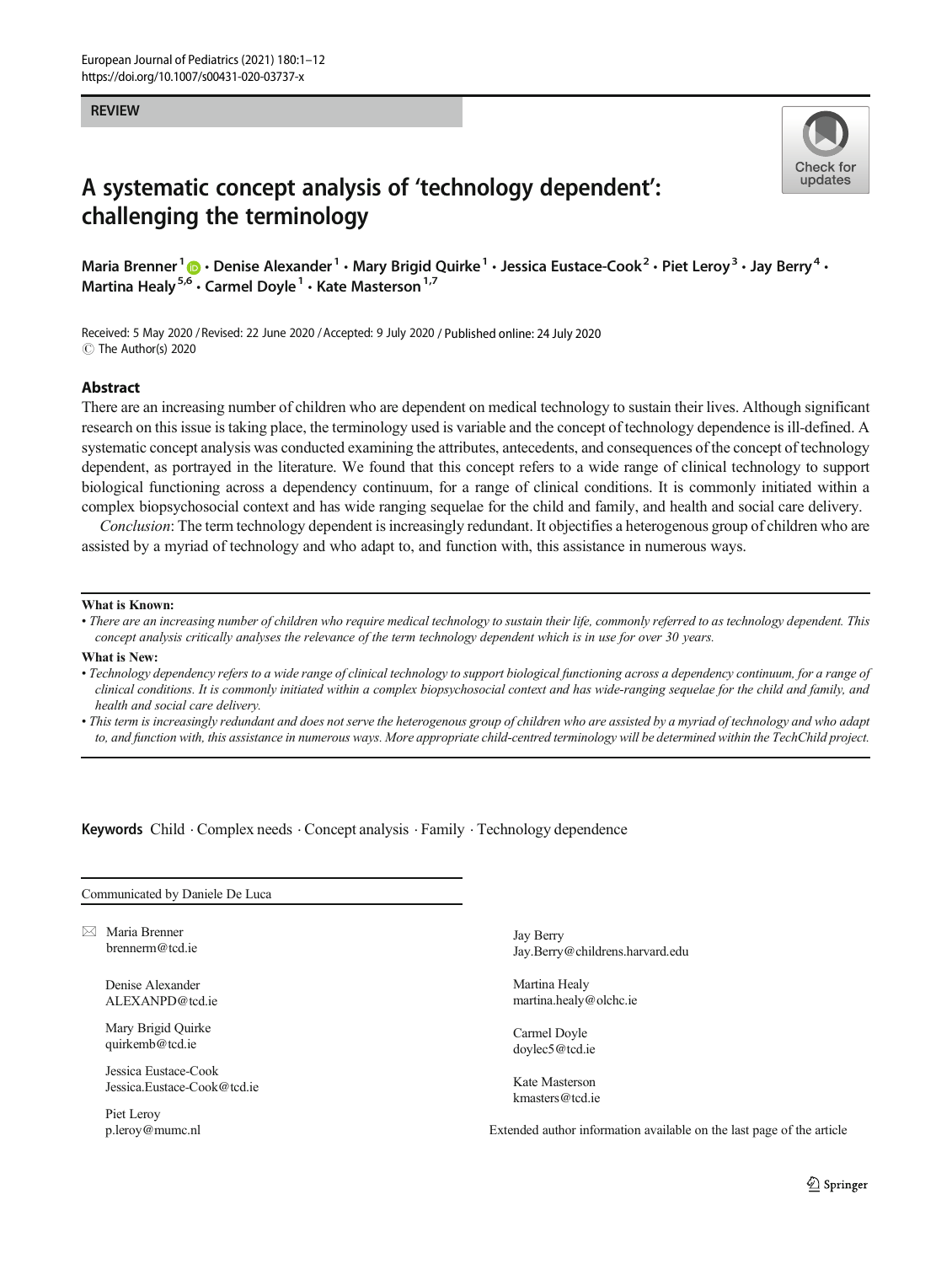#### Abbreviations

| ICD. | Implantable cardioverter defibrillators |
|------|-----------------------------------------|
|      | HRQoL Health-related quality of life    |
| PICU | Paediatric intensive care unit          |

## Introduction

There are an increasing number of children who require medical technology to sustain their life [\[1](#page-7-0)–[4\]](#page-7-0) and, in response, an expanding array of medical technology available. This paper analyses the concept of 'technology dependent', the term commonly used to refer to these children. The current prevalence and rate of increase in the number of children who are technology dependent is difficult to determine as they depend on a number of interrelated factors including: the prevalence of particular conditions; medical and surgical interventions chosen; and finance and policies for care delivery across and within countries [\[5](#page-7-0)–[7\]](#page-7-0). The term technology dependent stems primarily from the phrase 'technology dependence' which was coined 30 years ago by the Office of Technology Assessment (US) [\[8](#page-7-0)], describing 'a medical device to compensate for the loss of a vital body function and substantial ongoing nursing care to avert death or further disability'. To the best of our knowledge, this is the first systematic concept analysis to examine the contemporary relevance and utility of this terminology as it is currently portrayed in the literature. This is important for two key reasons: the array of medical technology now available means that the broad term of 'technology dependent' has the potential to conjure up a multitude of clinical scenarios; and the objectifying nomenclature does not reflect a child-centric approach. This paper is part of a larger body of research, the TechChild project, funded by the European Research Council. The purpose of this research is to explore influences on the initiation of technology dependence required to sustain a child's life and to identify more appropriate child-centred terminology in an evidenced-based manner.

An evolutionary concept analysis was employed as it seeks to examine the cluster of key characteristics that through common use, collectively form the *real* definition of a concept [[9\]](#page-7-0). According to Rodgers [[9\]](#page-7-0), it is necessary to understand the antecedents (phenomena usually found prior to concept occurrence), the attributes of the concept, and the consequences that follow as a result. Without a clear conceptual foundation, there is an ambiguity which in turn can compromise the quality of research or theory construction as the area develops [\[10\]](#page-7-0).

# **Methods**

literature. This method is particularly well suited to this issue given the changing and dynamic nature of advances in medical technology. Alternative approaches to concept analysis are founded in a realist paradigm, in which a reductionist approach focuses on defining a concept as a static entity. Rodgers' relativist stance, in comparison, seeks to identify how a concept is portrayed in the literature using an inductive approach, while acknowledging that any understanding of a concept is evolutionary as it is influenced by dynamic contextual factors, which may be disciplinary, cultural, or theoretical [\[9](#page-7-0)]. Rodgers' approach to concept analysis includes a set of core activities, which can be carried out simultaneously and not necessarily in a linear manner (Table 1). Analysis seeks to identify what is common, the purpose of which is to identify data that is relevant to the attributes of the concept and its contextual features. Thematic analysis identifies major themes presented in the literature.

## Data sources and search strategy

A three-strand approach was used to create a systematic search. An initial scoping search was run in PubMed and CINAHL to identify appropriate control language using MeSH and CINAHL headings. Control language is the language of the topic established at the start of a systematic search, against which other terms which emerge are mapped against. This includes developing a list of synonyms and consideration of reference and non-reference words for the search. A secondary scoping search was then conducted identifying appropriate keywords related to the following: technology dependence, technology dependent, complex care needs, complex medical care needs, complex healthcare needs, children with special healthcare needs, medically fragile, and medically complex children. The final search was run in PubMed, CINAHL, and PsycINFO using a combination of the keywords and control language. The search was limited to English-language literature published over the last 30 years up to the 31st of December 2019. The reference lists of the resulting articles were reviewed to identify any other pertinent

| Table 1 |  | Rodgers' approach to concept analysis |  |
|---------|--|---------------------------------------|--|
|---------|--|---------------------------------------|--|

Activities

- 1. Identify the concept of interest and associated expressions (including surrogate terms)
- 2. Identify and select an appropriate realm for data collection
- 3. Collect relevant data
- 4. Analyse the data
- 5. Identify an exemplar of the concept, if appropriate
- 6. Identify implications, hypotheses, and implications for further development of the concept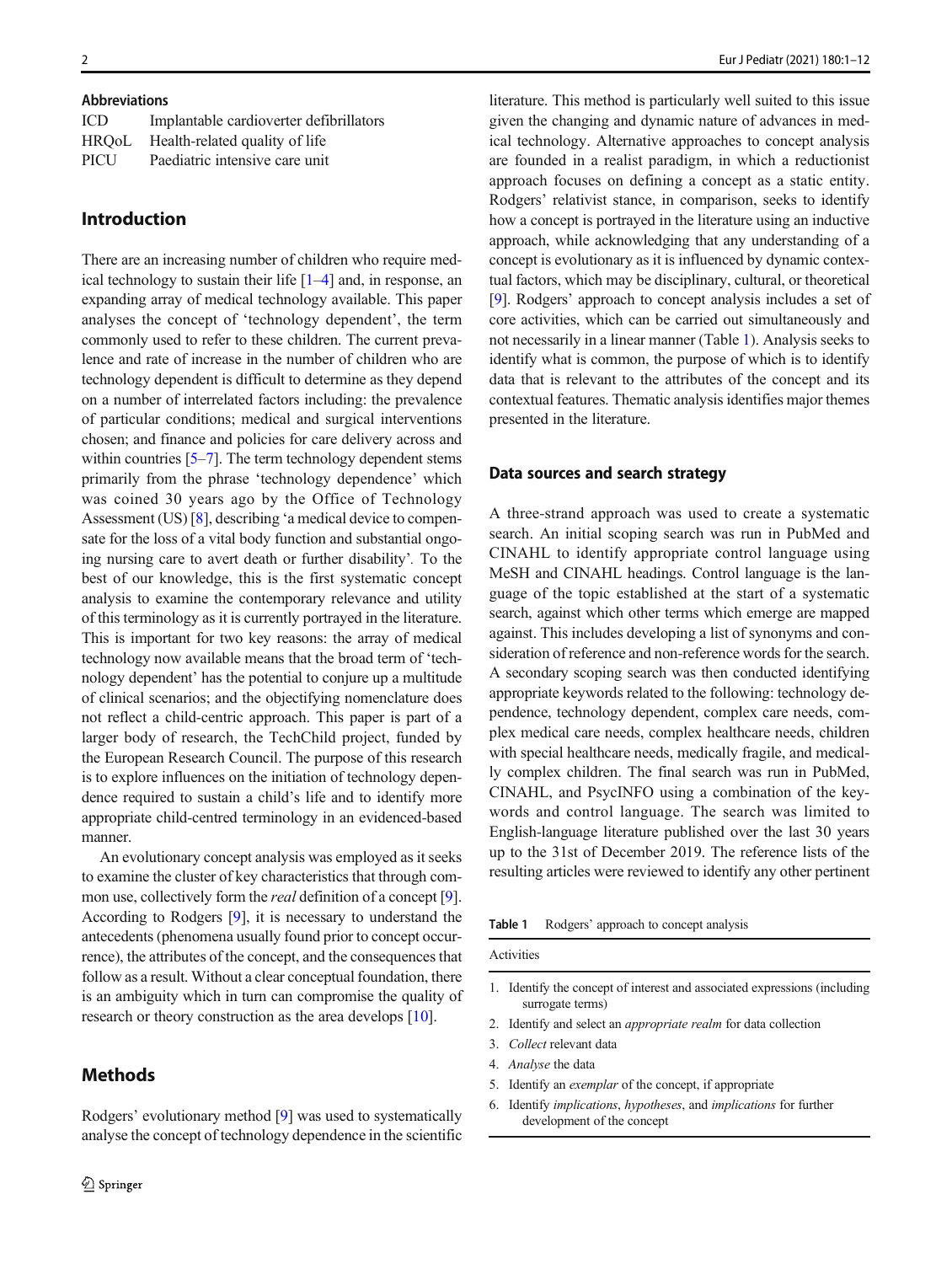<span id="page-2-0"></span>articles. An additional hand search was conducted and a grey literature search was completed using OpenGrey, the Systems for Information on Grey literature in Europe (SIGLE), World Health Organization (WHO), National Technical Information Service USA (NTIS), and the National Academies Press. (Fig. 1) Duplicate articles were removed from the search and the remaining abstracts and full texts were reviewed to ensure they included reference to technology dependence. Those that did not meet these criteria were not included in the concept analysis.

## Data extraction and analysis

The majority of the 164 articles identified were from North America and Europe and the majority of papers are from the last 10 years, reflecting the growing population of children requiring technology to sustain their lives. Each of the articles was analysed for data relevant to the (1) attributes, (2) antecedents, and (3) consequences of a child's dependence on medical technology to sustain life using a coding framework based on Rodgers' evolutionary method (Table [2\)](#page-3-0). To guide the data analysis process, a set of specific questions were formulated for each category of data set out by Rodgers (Table [3](#page-3-0)) [[9\]](#page-7-0). It was important to develop a framework specific to the topic of this concept analysis to ensure a clear focus on the specific areas of interest in the review of the literature. The framework was reviewed by MBr and DA, who then organised recurring themes into each category (attributes, antecedents, and consequences) (Fig. [2\)](#page-4-0). In this way, the structure of the findings below is based on these three categories set out by Rodgers [[9\]](#page-7-0).

## Findings

## Key attributes of technology dependence required to sustain a child's life

Synthesis of themes from the literature identified key attributes of technology dependence in children to sustain their lives as heterogenous with a dependency continuum.

#### Heterogenous

Clinical technological dependence in children spanned a wide range of support for multiple human systems. They included

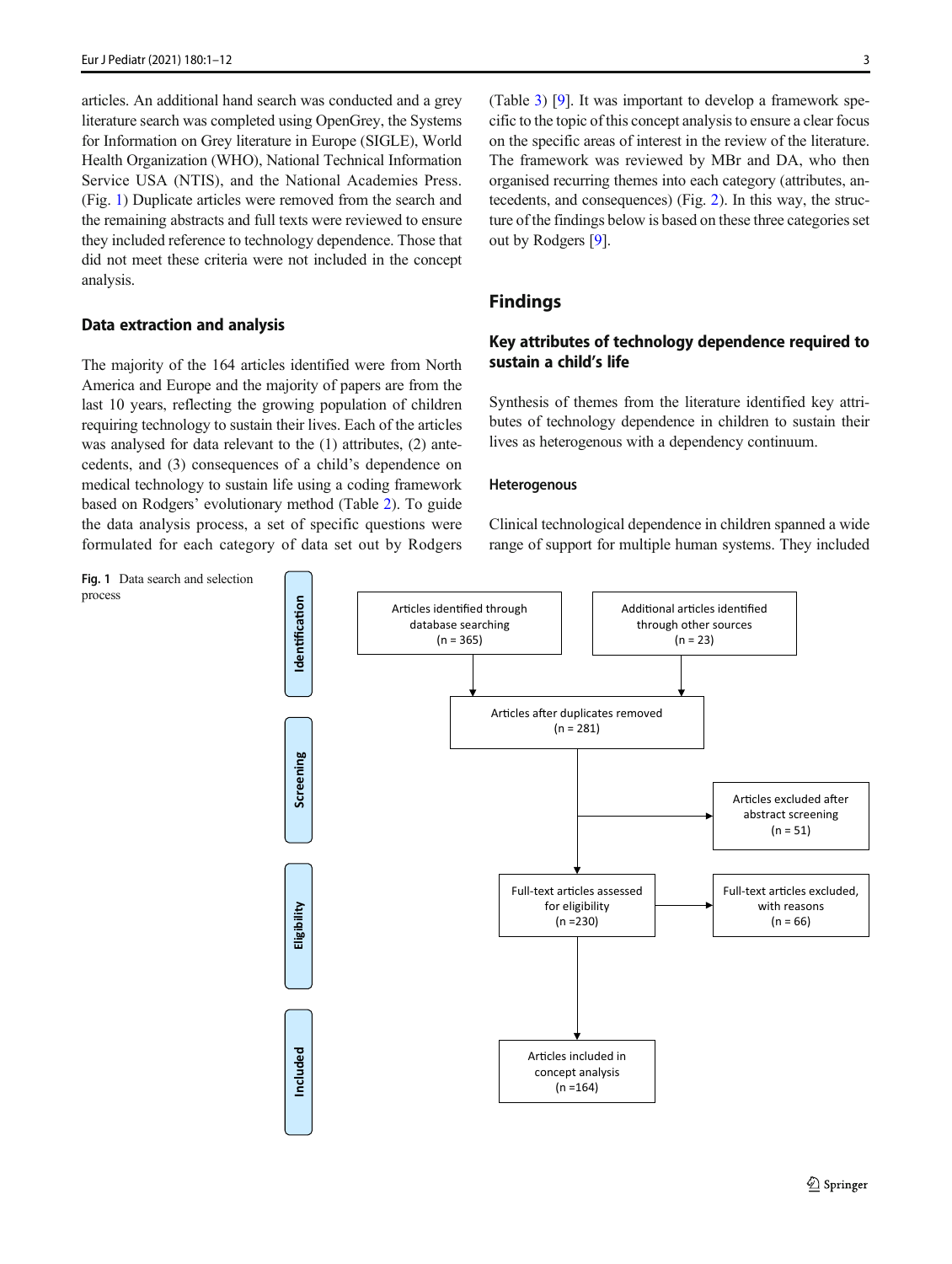<span id="page-3-0"></span>Table 2 Coding framework based on Rodgers' evolutionary method

| Number | <b>Ouestion</b>                                                            |
|--------|----------------------------------------------------------------------------|
|        | What are the key attributes of a child's dependence on medical technology? |
|        | Which factors (antecedents) are proposed to precede technology dependence? |
|        | What are the consequences of a child's dependence on medical technology?   |

# oxygen support, invasive and non-invasive mechanical ventilation, pacemaker, implantable cardioverter defibrillators (ICD), ventricular drains, intravenous drugs, intravenous nutrition, gastrostomy or jejunostomy, ileostomy, colostomy, urethral catheterisation, and dialysis [\[7](#page-7-0), [11](#page-7-0)–[17](#page-7-0)]. We found that the majority of papers referred to children who were technology dependent as children who predominantly required respiratory or cardiac support in addition to requiring additional technological supports to support their wider clinical care needs including nutrition and gastrointestinal function.

#### Dependency continuum

The length of time a child may be dependent on clinical technology to sustain their life can vary, depending on the range and severity of their illness. Children may be dependent on a single device or multiple devices for a defined period, or they may be dependent on clinical technology for a longer period of time, depending on the complexity of their clinical presentation [\[12](#page-7-0), [18\]](#page-7-0). Some children have the potential of being increasingly technology dependent as their illness progresses, depending on their comorbidities [[19](#page-7-0)–[25](#page-7-0)]. This often emerged in the literature related to specific care transitions including from hospital to home [\[26](#page-7-0)–[33\]](#page-8-0) and moving from children's services to adult services [\[32](#page-7-0), [34](#page-8-0)–[37\]](#page-8-0).

## Antecedents of technology dependence required to sustain a child's life

The conceptual analysis identified four domains regarding antecedents of technology dependence: clinical characteristics of the child, physician perspectives, the developing autonomy of the child, and parental engagement.

#### Clinical characteristics of the child

Specific foreground clinical characteristics which may lead to the initiation of technology dependence are identified in the literature. This includes genetic disorders, congenital disorders, issues related to prematurity or perinatal trauma, acquired external causes such as neoplasia, near drowning or trauma, following prolonged resuscitation, perisurgical anoxia, accidental suffocation, renal failure, and degenerative neurological conditions [\[11,](#page-7-0) [13,](#page-7-0) [24,](#page-7-0) [38](#page-8-0)–[40](#page-8-0)].

#### Physician perspectives

The impact of different physician perspectives on care delivery is evident in the literature [[38](#page-8-0)]. Some suggestions for varieties in perspectives include prognostic uncertainty and varying per-spectives on the meaning of death of a child in their care [\[41,](#page-8-0) [42\]](#page-8-0). The estimation of prognosis is a significant factor when technology dependence is initiated [\[43](#page-8-0)–[46\]](#page-8-0). Where there is prognostic uncertainty, this may be compounded by consideration of the potential opportunities that may emerge with future medical technological advances [[17](#page-7-0)]. On the other hand, physicians who are over pessimistic in their prognostication may not offer hope for survival [\[47\]](#page-8-0). It has been suggested that varying perspectives on the initiation of technology dependence may be related to physicians' views of death; for example, one study review showed that 68% of physicians regarded their patients' deaths as a personal failure [[48\]](#page-8-0).

#### Developing autonomy of the child

Care delivery to children is unique in that those receiving care are developmentally dynamic and the autonomy of those

Table 3 Guiding questions used  $\frac{d}{dx}$  during the data analysis phase  $\frac{d}{dx}$  C

| Category         | Guiding question                                                                  |
|------------------|-----------------------------------------------------------------------------------|
| Surrogate terms  | What other words say the same thing?                                              |
|                  | Is this word/term referring to technology dependence?                             |
| Related concepts | Does this term bear any relationship to technology dependence?                    |
| Attributes       | What are the characteristics of technology dependence, as outlined in this paper? |
|                  | What is the author discussing/describing?                                         |
| Antecedents      | What is happening when technology dependence is initiated?                        |
|                  | What happens before technology dependence is initiated?                           |
| Consequences     | What happens after technology dependence is initiated?                            |
|                  | What happens as a result of technology dependence?                                |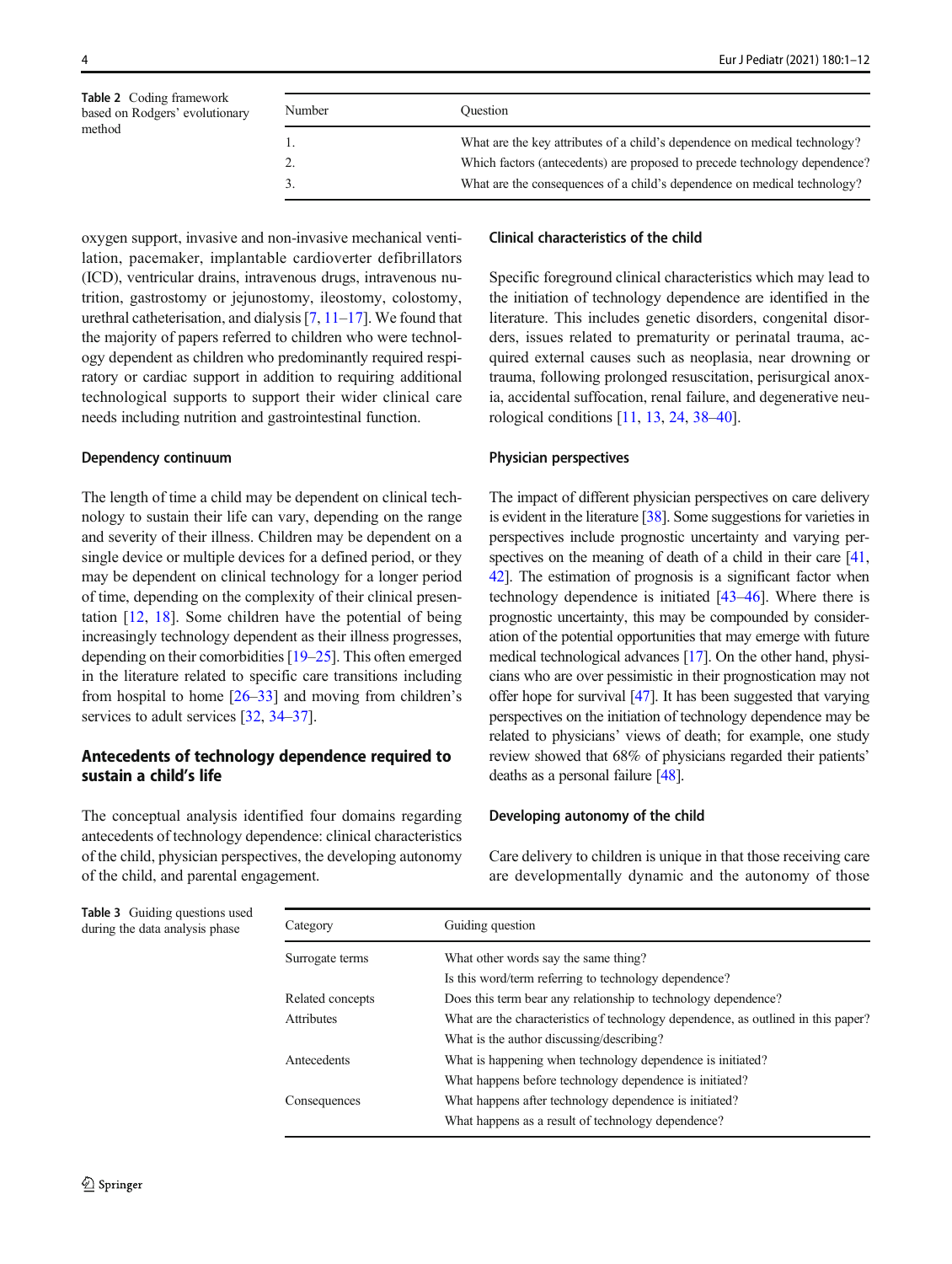<span id="page-4-0"></span>

receiving care must be considered [\[49](#page-8-0)–[57\]](#page-8-0). A predominant paternalistic stance is evident in that much of the literature in this area focuses on the perspectives of the clinical team or the parents and there is evidence that children are often excluded from the decision-making process [[58](#page-8-0), [59\]](#page-8-0). This may be explained by a priori beliefs of the value of a child's opinion or on limited belief of the importance of the chronological age or developing abilities of children as they age [[60](#page-8-0), [61\]](#page-8-0). Literature that espouses increased autonomy of the child in decisionmaking argues that it can increase the child's trust and en-hance the child-physician relationship [\[54,](#page-8-0) [55,](#page-8-0) [57,](#page-8-0) [62](#page-8-0)–[66](#page-8-0)].

#### Parental engagement

The concept analysis found multiple concurrent issues that affect parents when technology dependence is initiated for their child. Parents may be influenced by previous experiences, for example if they have another child with a similar condition, how they experienced the care of that child and whether that child is still alive or has died [\[39\]](#page-8-0). They may also be so consumed by their immediate concerns for the child's survival that they may not fully understand the options available for their child's care [\[39,](#page-8-0) [67](#page-8-0), [68\]](#page-8-0). The literature is replete with stressors of the parents at such critical junctures in care delivery including a feeling of lack of control over the ongoing instability of the child, insomnia, poor diet, and exhaustion [\[69\]](#page-9-0).

A number of potential organisational challenges were also identified, including the potential for miscommunication of information to parents when more than one clinical team is involved [\[70,](#page-9-0) [71\]](#page-9-0); influences of organisational culture on the degree of choice parents can exercise and the power dynamic between the parent/child and physician in decision making [\[72\]](#page-9-0); and coercion or pressure put on parents to make quick decisions when decisions are time-sensitive, which can limit the level of communication and engagement to support parents [\[39](#page-8-0)]. Supportive measures identified for parents during this time include having a dedicated coordinator to manage the various care communications; this could facilitate more thorough communication of decisions around care delivery and lead to more informed conversations engendering greater trust with families [\[17](#page-7-0), [73](#page-9-0)].



Finally, the consequences of the concept were identified. These are the factors (consequences) that provide biopsychosocial context beyond the initiation of technology dependence to sustain a child's life and the phenomena that occur consequently. The conceptual analysis identified four domains of consequence of the initiation of technology dependence: clinical care of the child; psychosocial sequelae for the child; family adaptation; and ongoing impact for health and social care.

## Clinical care of the child

A literature review identified multiple issues specific to the clinical care of a child who is dependent on technology to sustain their life. They can have frequent clinic visits, are frequently hospitalised, and have a high risk of critical illness [\[5](#page-7-0)–[7](#page-7-0), [74](#page-9-0)–[76\]](#page-9-0). These children also have more visits to the Emergency Department than a well child [\[14](#page-7-0), [75](#page-9-0), [77](#page-9-0)–[79\]](#page-9-0). This rate of attendance is often higher than the rates of attendance of elderly patients over 85 years of age [\[75](#page-9-0)]. Higher rates of visits are associated with greater distance from the hospital and being a younger child and having a large number of medications [\[24,](#page-7-0) [80](#page-9-0)–[82](#page-9-0)]. Children who are technology dependent may have longer stays in PICU, they are more likely to be readmitted to a PICU during a hospital stay, new morbidities often emerge following admission and readmission to PICU, and they are more likely to die after a prolonged stay in PICU than a child with an acute illness [\[5,](#page-7-0) [6](#page-7-0), [83](#page-9-0)–[85](#page-9-0)]. Other clinical issues can include device-related complications; for example, for a child who has an ICD, this may include lead dysfunction, risk of infection, and/or battery depletion [\[86](#page-9-0)].

#### Psychosocial sequelae for the child

There was limited attention paid in the literature to the psychological sequelae for a child who is technology dependent. Protective factors against negative psychological sequelae for children assisted by technology include higher cognitive functioning of the child and greater social functioning of the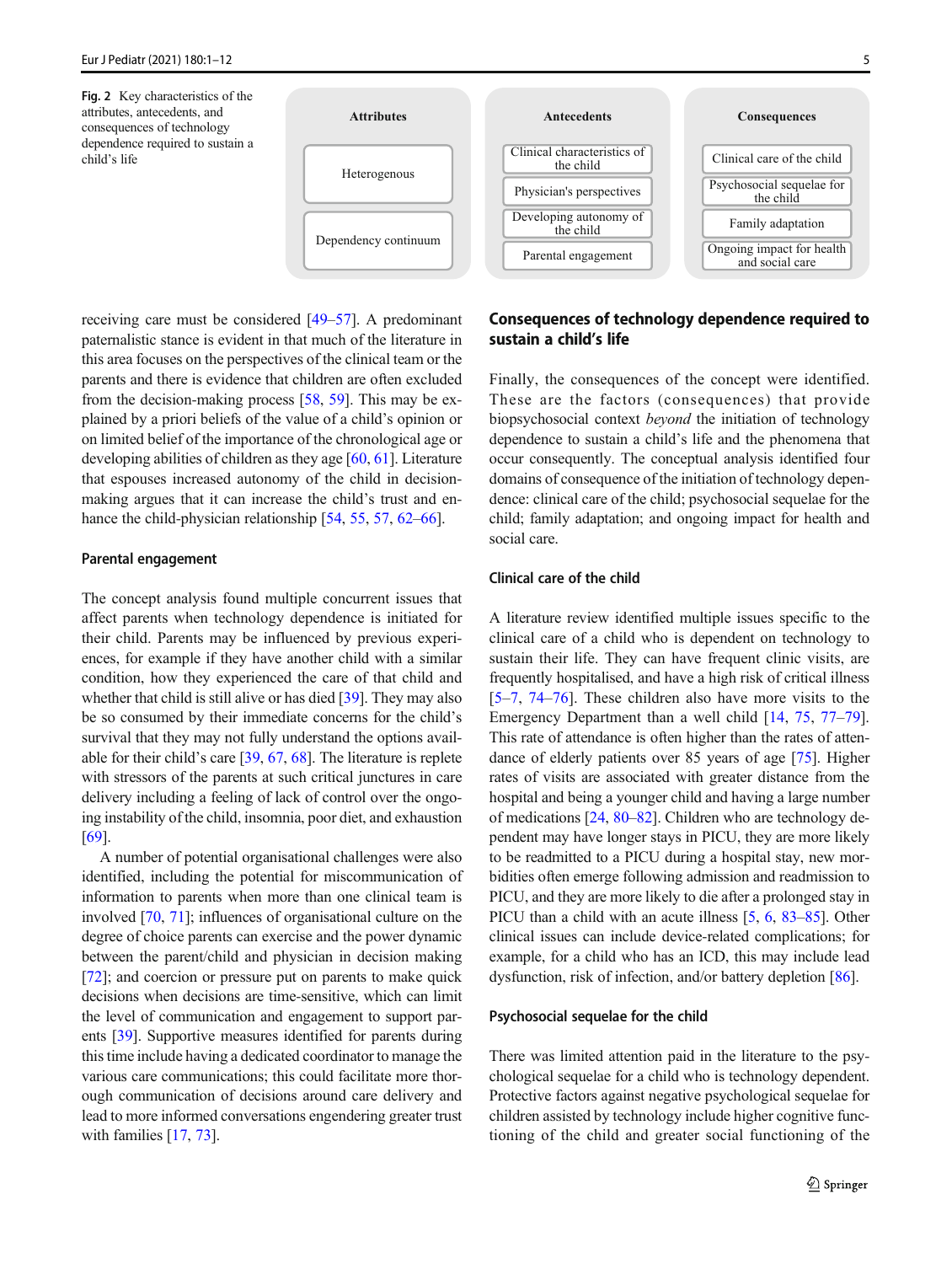parents [\[87](#page-9-0), [88\]](#page-9-0). Some-illness specific issues were found. For example, where low health-related quality of life (HRQoL) was found for children who were technology dependent, the lowest scores were found for children who were technology dependent and also had a neurological impairment [[88\]](#page-9-0). In addition, children who had ICDs were found to have a high potential for anxiety, depression, and post-traumatic stress disorder [[16](#page-7-0), [89](#page-9-0), [90](#page-9-0)] and overall children with pacemakers were found to have lower HRQoL scores than other children with chronic cardiac disease who were not dependent on a rhythm device [[91](#page-9-0)]. It was also found that females and non-Caucasian children living with an ICD had higher prevalence of anxiety and depressive disorders than other children living with the same device [[89,](#page-9-0) [92\]](#page-9-0).

#### Family adaptation

The adaptation of a child's family to their technology dependence is well documented for children living assisted with respiratory support, though much less so for other technology. The stress of moving out of PICU and the realignment of care expectations has been identified as a period of significant stress for parents [\[71](#page-9-0)]. General concerns when planning to move to home includes parents' stress about becoming a clinician in the home and stress about the potential for equipment malfunction [[24](#page-7-0), [68](#page-8-0), [71](#page-9-0), [93](#page-9-0)–[107\]](#page-10-0). Specific challenges identified include grieving for a well child [\[71](#page-9-0)]; learning to master care delivery in a variety of settings [\[108](#page-10-0)]; guilt over having less time with the other children at home or relying on them for assistance in care giving [\[109\]](#page-10-0); causing pain to their child when carrying out clinical procedures [[109](#page-10-0)–[112\]](#page-10-0); concern over sleep disturbance [\[108,](#page-10-0) [113](#page-10-0)]; and difficulty accessing and delivering a large number of medications [[24\]](#page-7-0).

A number of papers highlight how parents obtain a sense of control as they adapt their role as primary care givers of a child who is technology dependent. This includes focusing on becoming an expert carer, focusing on the child's achievements, and the importance of their spirituality or religion to help them cope [\[102,](#page-10-0) [114](#page-10-0)]. Resilience training has been found to have a positive effect on parents' ability to cope [\[115](#page-10-0)]. However, while parents often become very good clinical problem solvers [\[112\]](#page-10-0), they have identified specific areas for greater support when planning for discharge. This includes support for ongoing self-directed learning once they are at home, greater support to deal with the myriad of financial concerns, and greater flexibility in the level and amount of care delivery made available to them [[71,](#page-9-0) [101](#page-10-0), [105](#page-10-0)–[107,](#page-10-0) [116\]](#page-10-0). The impact on siblings adapting to living with a child who is technology dependent is increasingly being documented in the literature. This includes a focus on the positive aspects of adaption such as the development of a strong attachment and having protective tendencies towards their sibling [[117](#page-10-0)]. Negative aspects have also been identified, including a risk of isolation, missing

out on social and family events, and risk of psychological distress as the family adapts to a new way of being [\[117](#page-10-0)–[119](#page-10-0)]. Earlier papers on this topic urged caution over placing extraordinary burdens on parents and families by the introduction of life-sustaining technology in the home [\[120\]](#page-10-0). More recently, there is a very clear impetus internationally to encourage care of the child as close to home as possible and preferably in the home [\[121](#page-10-0), [122\]](#page-10-0).

## Ongoing impact for health and social care

The variety of challenges for health and social care delivery, related to the increasing number of children who require technology to sustain their lives, are well documented in the literature. This includes challenges in the development of integrated care for this cohort of children and co-creation of integrated care with children and their families [[106](#page-10-0), [107](#page-10-0), [113,](#page-10-0) [123\]](#page-10-0). Care delivery across acute and community care services can be complicated by inconsistent standards for discharge to home [[107](#page-10-0), [124](#page-10-0)–[127\]](#page-10-0). Specific areas that could enhance care delivery include enhanced access to specialist care, including same-day appointments to appropriately trained physicians in the community [\[80](#page-9-0), [128](#page-10-0), [129](#page-10-0)]; increased use of telehealth, electronic records, and patient summaries [\[130,](#page-11-0) [131](#page-11-0)]; specialist home care visits in the initial week following discharge to home [[81\]](#page-9-0); and increased access to respite care in and out of the home [\[103](#page-10-0), [113](#page-10-0), [130](#page-11-0)–[136](#page-11-0)]. Access to, and governance of, appropriately trained nurses is identified as an ongoing challenge as this population of children grows [[5](#page-7-0), [35\]](#page-8-0). Specifically, there is an increasing call for advanced practice nurses across various healthcare sectors to care for children who are technology dependent [\[88](#page-9-0), [103](#page-10-0), [135](#page-11-0)–[137\]](#page-11-0) and the need for an increased number of school nurses to support access to education for these children [[138](#page-11-0)–[141\]](#page-11-0). Children dependent on technology are living longer and this impacts on their transition to adult services and onward care in adult healthcare; there is a need for enhanced models of transition to adult services with established and standardised protocols [\[106,](#page-10-0) [125\]](#page-10-0).

## **Discussion**

This concept analysis shows that the term technology dependent continues to be widely used as an umbrella term for a large group of children, without much evidence of any critical consideration of its use. The most commonly referenced definition is now 33 years old [\[8](#page-7-0)]. We found that literature on technology dependence to sustain a child's life refers to a wide range of clinical technology to support biological functioning across a dependency continuum, for a range of clinical conditions. This assistance is initiated within a complex biopsychosocial context and has wide ranging sequelae for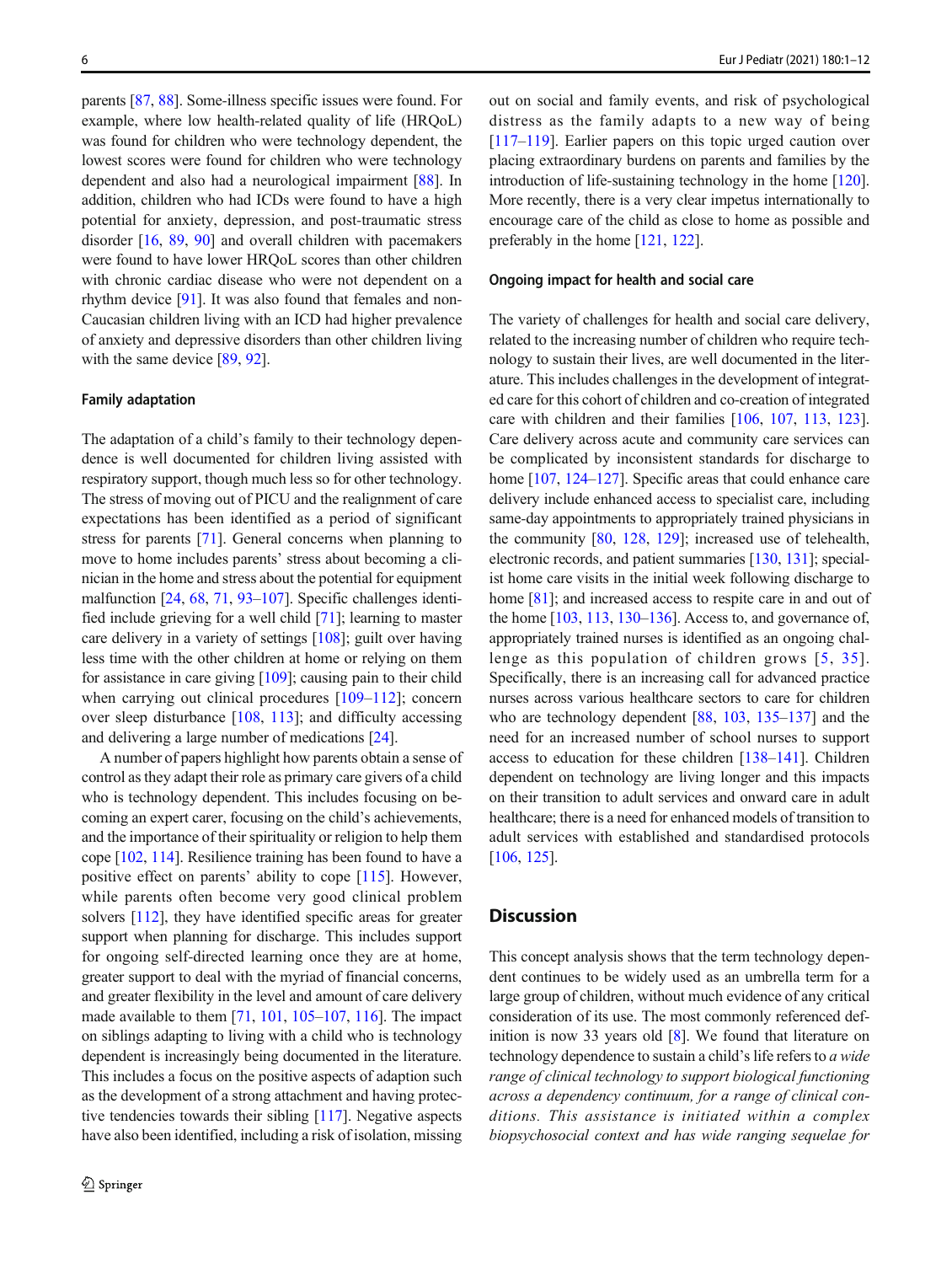the child and family and health and social care delivery. This highlighted the heterogenous nature of technology dependence, the fact that children could be assisted by one or more devices and the fact that the length of time for this assistance can vary. We also found that the language around technology dependence in the literature to date is very problem focused. The majority of work focuses on the negative sequelae of using technology to assist a child. This includes challenges with decision-making, organisational culture, frequency of hospitalisation, psychological challenges and concerns around family adaptation, and ongoing access to health and social care [[6,](#page-7-0) [59,](#page-8-0) [90](#page-9-0), [96](#page-9-0), [113](#page-10-0)].

Twenty years ago, Nelson [\[142](#page-11-0)], in a chapter titled 'The Ventilator/Baby as Cyborg: a Case Study in Technology and Medical Ethics', suggested that technology dependence would eventually be viewed as routine care. The question of how we understand this coexistence of human beings with the opportunities posed by advancing technological augmentations is a significant issue [\[143](#page-11-0)–[145\]](#page-11-0). An important step is critically reviewing the use of the term technology dependent. There is a need for more contemporary language that is more solution focused and child-centric. Our findings point to the redundancy of the term technology dependent, a mechanical term that continues to be used to group together a growing population of children who are assisted by technology in a myriad of ways, who adapt to, and function with, this assistance very differently. This is essential for research that is required to illuminate coping strategies and adaptation of children and their families to assistance from technology. The use of such a mechanical phrase can also detract from seeking to understand more about the phenomena happening when the use of technology is initiated, the absence of which can lead to the potential for more anecdote and personal opinion to influence actions, than empirical evidence. This is the focus of TechChild, a programme of research funded by the European Research Council which asks Just because we can, should we? An anthropological perspective on the initiation of technology dependence to sustain a child's life. The overarching aim of this project is to specifically explore influences on the initiation of technological assistance and to develop a theory to explain the initiation of this technology in the context of contrasting health, legal, and socio-political systems. Within this 5-year programme, the terminology in use will be examined further and the current paper provides a foundation to this work.

## Limitations

No specific international guidelines emerged from our search of the literature on the use of the term technology dependent. This is likely to be due to the fact that clinical guidelines predominantly focus on specific clinical presentations instead of using more broad terminology. We found that the term technology dependent encompasses a broad span of clinical areas and specialties, though the majority of papers referred to children who require predominantly respiratory or cardiac support. It is possible that some specific characteristics of other groups of children assisted by technology were not identified in this concept analysis, though the final definition may still be pertinent to the wider group of children who are assisted by technology.

# Conclusion

In an era where interventionist medicine is increasingly available for ever more medically fragile children, this concept analysis is timely. We found that the term technology dependent refers to a wide range of clinical technology to support biological functioning across a dependency continuum, for a range of clinical conditions. They are initiated within a complex biopsychosocial context and have wide ranging sequelae for the child and family and health and social care delivery. The concept analysis highlighted that this term is predominantly portrayed in the literature as a very problem-focused issue. We suggest that the term is increasingly redundant and objectifies a heterogenous group of children who are assisted by a myriad of technology and who adapt to, and function with, this assistance in numerous ways.

Authors' contribution MB, DA and MQ made a substantial contribution to conception and design of the concept analysis and MB, DA and MQ screened the data gathered. MB, DA, MQ, JEC, PL and JB were involved in the acquisition of the data. All authors were involved in the interpretation of data, in drafting the article and revising it critically for important intellectual content. All authors agree to be accountable for all aspects of the work in ensuring that questions related to the accuracy or integrity of any part of the work are appropriately investigated and resolved.

Funding information The project is funded by the European Research Council 803051.

#### Compliance with ethical standards

Conflict of interest The authors declare that they have no conflict of interest and have no financial relationship with the organisation that sponsored the research.

Ethical approval The article does not contain any studies with human participants or animals performed by any of the authors.

Open Access This article is licensed under a Creative Commons Attribution 4.0 International License, which permits use, sharing, adaptation, distribution and reproduction in any medium or format, as long as you give appropriate credit to the original author(s) and the source, provide a link to the Creative Commons licence, and indicate if changes were made. The images or other third party material in this article are included in the article's Creative Commons licence, unless indicated otherwise in a credit line to the material. If material is not included in the article's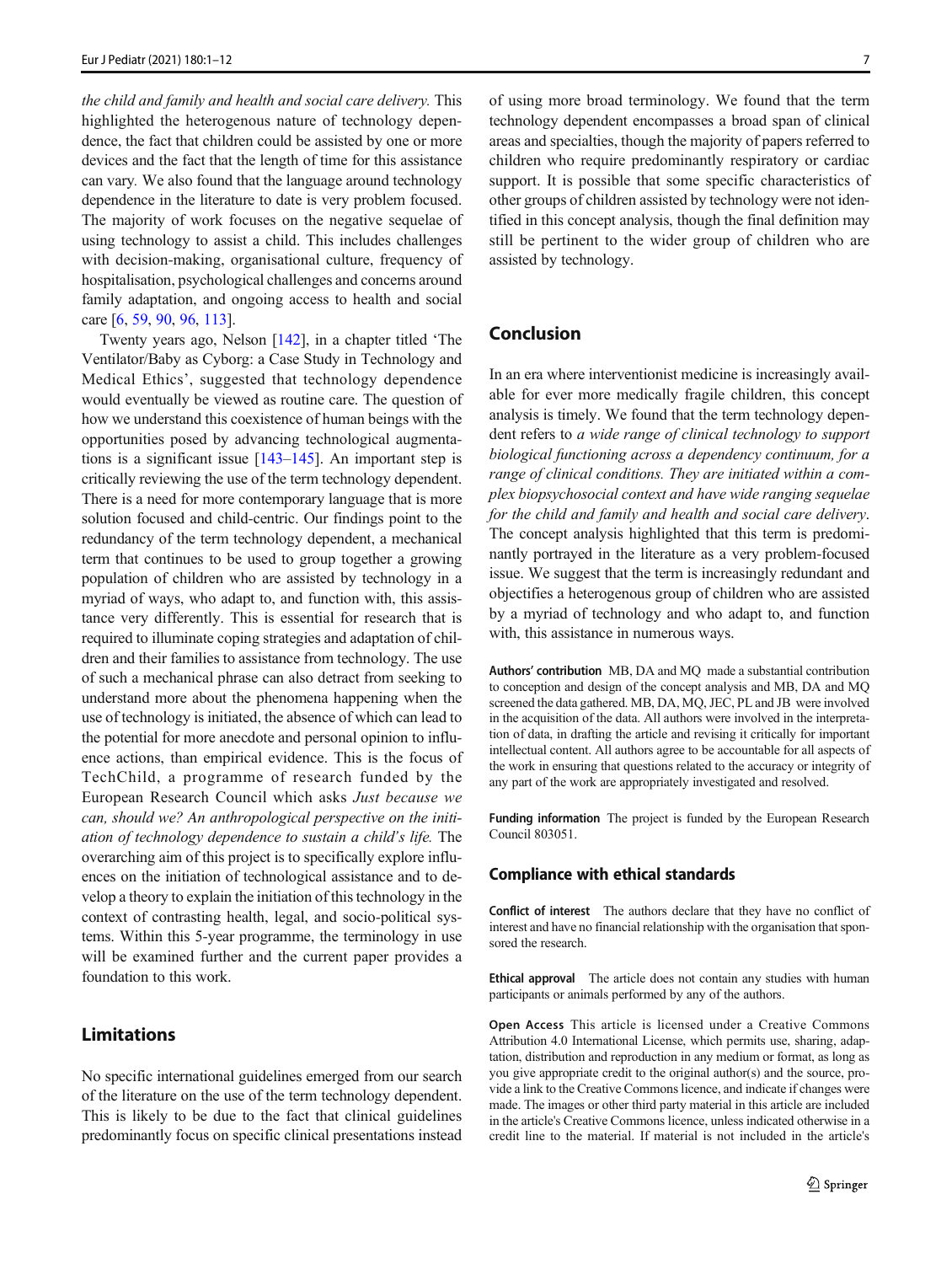<span id="page-7-0"></span>Creative Commons licence and your intended use is not permitted by statutory regulation or exceeds the permitted use, you will need to obtain permission directly from the copyright holder. To view a copy of this licence, visit [http://creativecommons.org/licenses/by/4.0/](https://doi.org/).

# References

- 1. Wallis C, Paton JY, Beaton S, Jardine E (2011) Children on longterm ventilatory support: 10 years of progress. Arch Dis Child 96: 998–1002. <https://doi.org/10.1136/adc.2010.192864>
- 2. Racca F, Berta G, Sequi M, Bignamini E, Capello E, Cutrera R, Ottonello G, Ranieri VM, Salvo I, Testa R, Wolfler A, Bonati M, on behalf of the "LTV Pediatric Italian Network" (2011) Longterm home ventilation of children in Italy: a national survey. Pediatr Pulmonol 46:566–572. [https://doi.org/10.1002/ppul.](https://doi.org/10.1002/ppul.21401) [21401](https://doi.org/10.1002/ppul.21401)
- 3. Weiss S, Van Egmond-Fröhlich A, Hofer N et al (2016) Longterm respiratory support for children and adolescents in Austria: a national survey. Klin Padiatr 228(1):42–46. [https://doi.org/10.](https://doi.org/10.1055/s-0035-1565240) [1055/s-0035-1565240](https://doi.org/10.1055/s-0035-1565240)
- 4. Amin R, Sayal P, Syed F, Chaves A, Moraes TJ, MacLusky I (2014) Pediatric long-term home mechanical ventilation: twenty years of follow-up from one Canadian center. Pediatr Pulmonol 49(8):816–824. <https://doi.org/10.1002/ppul.22868>
- 5. Denis-Larocque G, Williams K, St-Sauveur I, Ruddy M, Rennick J (2017) Nurses' perceptions of caring for parents of children with chronic medical complexity in the pediatric intensive care unit. Intensive Crit Care Nurs 43:149–155. [https://doi.org/10.1016/j.](https://doi.org/10.1016/j.iccn.2017.01.010) [iccn.2017.01.010](https://doi.org/10.1016/j.iccn.2017.01.010)
- 6. Heneghan JA, Reeder RW, Dean JM et al (2019) Characteristics and outcomes of critical illness in children with feeding and respiratory technology dependence. Pediatr Crit Care Med 20:417– 425. <https://doi.org/10.1097/PCC.0000000000001868>
- 7. Pyngottu A, Werner H, Lehmann P, Balmer C (2019) Healthrelated quality of life and psychological adjustment of children and adolescents with pacemakers and implantable cardioverter defibrillators: a systematic review. Pediatr Cardiol 40(1):1–16. <https://doi.org/10.1007/s00246-018-2038-x>
- U.S. Congress Office of Technology Assessment (1987) Technology-dependent children: hospital v. home care—a technical memorandum. U.S. Government Printing Office, Washington
- 9. Rodgers BL (ed) (2000) Concept analysis: an evolutionary view. Saunders, Philadelphia
- 10. Weaver K, Mitcham C (2008) Nursing concept analysis in North America: state of the art. Nurs Philos 9(3):180–194. [https://doi.](https://doi.org/10.1111/j.1466-769X.2008.00359.x) [org/10.1111/j.1466-769X.2008.00359.x](https://doi.org/10.1111/j.1466-769X.2008.00359.x)
- 11. Crain LS, Mangravite DN, Allport R et al (1990) Health care needs and services for technology-dependent children in developmental centers. Western J Med 152(4):434–438
- 12. Palfrey JS, Haynie M, Porter S, Bierle T, Cooperman P, Lowcock J (1992) Project school care: integrating children assisted by medical technology into educational settings. J Sch Health 62(2):50– 54
- 13. Goldberg AI (1994) Technology assessment and support of lifesustaining devices in home care: the home care physician perspective. Chest 105(5):1448–1453
- 14. Russell CJ, Simon TD (2014) Care of children with medical complexity in the hospital setting. Pediatr Ann 43(7):e157–e162. <https://doi.org/10.3928/00904481-20140619-09>
- 15. Cancelinha C, Madureira N, Macao P et al (2015) Long-term ventilation in children: ten years later. Rev Port Pneumol 21(1): 16–21. <https://doi.org/10.1016/j.rppnen.2014.03.017>
- 16. Looman WS, Hullsiek RL, Pryor L, Mathiason MA, Finkelstein SM (2018) Health-related quality of life outcomes of a telehealth care coordination intervention for children with medical complexity: a randomized controlled trial. J Pediatr Health Care 32(1):63– 75. <https://doi.org/10.1016/j.pedhc.2017.07.007>
- 17. Nageswaran S, Hurst A, Radulovic A (2018) Unexpected survivors: children with life-limiting conditions of uncertain prognosis. Am J Hosp Palliat Care 35(4):690–696. [https://doi.org/10.1177/](https://doi.org/10.1177/1049909117739852) [1049909117739852](https://doi.org/10.1177/1049909117739852)
- 18. Giambra BK, Broome ME, Sabourin T, Buelow J, Stiffler D (2017) Integration of parent and nurse perspectives of communication to plan care for technology dependent children: the theory of shared communication. J Pediatr Nurs 34:29–35. [https://doi.](https://doi.org/10.1016/j.pedn.2017.01.014) [org/10.1016/j.pedn.2017.01.014](https://doi.org/10.1016/j.pedn.2017.01.014)
- 19. Serwint JR, Nellis ME (2005) Deaths of pediatric patients: relevance to their medical home, an urban primary care clinic. Pediatrics 115:57–63
- 20. Berry JG, Graham DA, Graham RJ, Zhou J, Putney HL, O'Brien JE, Roberson DW, Goldmann DA (2009) Predictors of clinical outcomes and hospital resource use of children after tracheotomy. Pediatrics 124:563–572. <https://doi.org/10.1542/peds.2008-3491>
- 21. Odetola FO, Gebremariam A, Davis MM (2010) Comorbid illnesses among critically ill hospitalized children: impact on hospital resource use and mortality, 1997-2006. Pediatr Crit Care Med 1:457–463. <https://doi.org/10.1097/PCC.0b013e3181c514fa>
- 22. Spratling R (2015) Defining technology dependence in children and adolescents. West J Nurs Res 37(5):634–651. [https://doi.org/](https://doi.org/10.1177/0193945914526002) [10.1177/0193945914526002](https://doi.org/10.1177/0193945914526002)
- 23. Graham RJ, Rodday AM, Weidner RA, Parsons SK (2016) The impact on family of pediatric chronic respiratory failure in the home. J Pediatr 175:40–46. [https://doi.org/10.1016/j.jpeds.2016.](https://doi.org/10.1016/j.jpeds.2016.05.009) [05.009](https://doi.org/10.1016/j.jpeds.2016.05.009)
- 24. Okido ACC, Pina JC, Lima RAG (2016) Factors associated with involuntary hospital admissions in technology-dependent children. Rev Esc Enferm USP 50(1):29–35. [https://doi.org/10.1590/](https://doi.org/10.1590/S0080-623420160000100004) [S0080-623420160000100004](https://doi.org/10.1590/S0080-623420160000100004)
- 25. Bezerra Goes FG, Cabral IE (2017) Discourses on discharge care for children with special healthcare needs. Rev Bras Enferm 70(1): 154–161. <https://doi.org/10.1590/0034-7167-2016-0248>
- 26. Alexander E, Rennick JE, Carnevale F, Davis M (2002) Daily struggles: living with long-term childhood technology dependence. Can J Nurs Res 34:7–14
- 27. Howard L, Hunt K, Slade M, O'Keane V, Senevirante T, Leese M, Thornicroft G (2007) Assessing the needs of pregnant women and mothers with severe mental illness: the psychometric properties of the Camberwell Assessment of Need - Mothers (CAN-M). Int J Methods Psychiatr Res 16:177–185. [https://doi.org/10.1002/mpr.](https://doi.org/10.1002/mpr.227) [227](https://doi.org/10.1002/mpr.227)
- 28. Samwell B (2012) From hospital to home: journey of a child with complex care needs. Nurs Child Young People 24:14–19
- 29. Berry JG, Hall M, Cohen E, O'Neill M, Feudtner C (2015) Ways to identify children with medical complexity and the importance of why. J Pediatr 67:229–237. [https://doi.org/10.1016/j.jpeds.](https://doi.org/10.1016/j.jpeds.2015.04.068) [2015.04.068](https://doi.org/10.1016/j.jpeds.2015.04.068)
- 30. Glader L, Plews-Ogan J, Agrawal R (2016) Children with medical complexity: creating a framework for care based on the international classification of functioning, Disability and Health. Dev Med Child Neurol 258:1116–1123. [https://doi.org/10.1111/](https://doi.org/10.1111/dmcn.13201) [dmcn.13201](https://doi.org/10.1111/dmcn.13201)
- 31. Seear M, Kapur A, Wensley D, Morrison K, Behroozi A (2016) The quality of life of home-ventilated children and their primary caregivers plus the associated social and economic burdens: a prospective study. Arch Dis Child 101:620–627. [https://doi.org/](https://doi.org/10.1136/archdischild-2015-309796) [10.1136/archdischild-2015-309796](https://doi.org/10.1136/archdischild-2015-309796)
- 32. Brenner M, Connolly M, Larkin P et al (2017) Adaptation of a voice-centered relational framework to explore the perspective of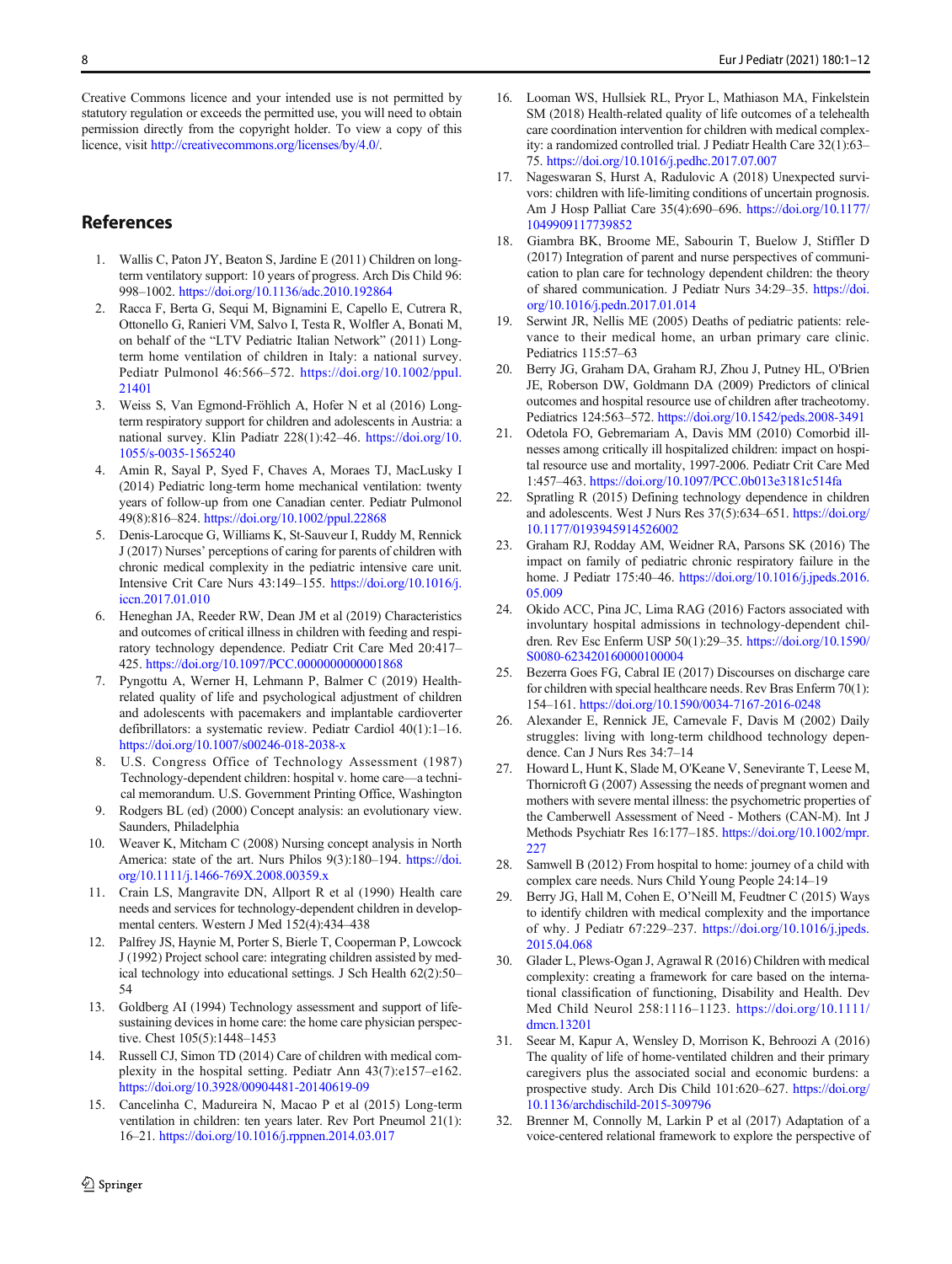<span id="page-8-0"></span>parents who have transitioned to home with a child with complex care needs. Compr Child Adolesc Nurs 40(4):285–293. [https://](https://doi.org/10.1080/24694193.2017.1373159) [doi.org/10.1080/24694193.2017.1373159](https://doi.org/10.1080/24694193.2017.1373159)

- 33. Coller RJ, Nelson BB, Klitzner TS, Saenz AA, Shekelle PG, Lerner CF, Chung PJ (2017) Strategies to reduce hospitalizations of children with medical complexity through complex care: expert perspectives. Acad Pediatr 17(4):381–338. [https://doi.org/10.](https://doi.org/10.1016/j.acap.2017.01.006) [1016/j.acap.2017.01.006](https://doi.org/10.1016/j.acap.2017.01.006)
- 34. Hewitt-Taylor J (2005) Caring for children with complex and continuing health needs. Nurs Stand 19:41–47
- 35. Brenner M, Larkin P, Hilliard C, Cawley D, Howlin F, Connolly M (2015) Parents' perspectives of the transition to home when a child has complex technological health care needs. Int J Integr Care 15. <https://doi.org/10.5334/ijic.1852>
- 36. Lindsay S, Hoffman A (2015) A complex transition: lessons learned as three young adults with complex care needs transition from an inpatient paediatric hospital to adult community residences. Child Care Health Dev 41:397–407. [https://doi.org/10.](https://doi.org/10.1111/cch.12203) [1111/cch.12203](https://doi.org/10.1111/cch.12203)
- 37. Woodgate RL, Zurba M, Edwards M, Ripat J, Rempel G (2017) The embodied spaces of children with complex care needs: effects on the social realities and power negotiations of families. Health Place 46:6–12. <https://doi.org/10.1016/j.healthplace.2017.04.001>
- 38. Carter B, Miller-Smith L, Verhagen E, Janvier A (2016) The lure of technology: considerations in newborns with technology-dependence. In: Verhagen E, Janvier A (eds) Ethical dilemmas for critically ill babies, pp 81–91
- 39. Murrell DV, Lotze TE, Farber HJ, Crawford CA, Wiemann CM (2017) The experience of families with children with spinal muscular atrophy type 1 across health care systems. J Child Neurol 32(11):917–923. <https://doi.org/10.1177/0883073817716853>
- 40. Spratling R (2017) Understanding the health care utilization of children who require medical technology: a descriptive study of children who require tracheostomies. Appl Nurs Res 34:62–65. <https://doi.org/10.1016/j.apnr.2017.02.017>
- 41. Yates A, Hoffman T, Shepherd E, Boettner B, McBride K (2011) Pediatric sub-specialist controversies in the treatment of congenital heart disease in trisomy 13 or 18. J Gent Couns 20:495–509. <https://doi.org/10.1007/s10897-011-9373-x>
- 42. Haug S, Goldstein M, Cummins D, Fayard E, Merritt T (2017) Using patient-centered care after a prenatal diagnosis of trisomy 18 or trisomy 13: a review. JAMA Pediatr 171. [https://doi.org/10.](https://doi.org/10.1001/jamapediatrics.2016.4798) [1001/jamapediatrics.2016.4798](https://doi.org/10.1001/jamapediatrics.2016.4798)
- 43. Wilkinson D (2010) "We don't have a crystal ball ... " neonatologists' views on prognosis, magnetic resonance imaging and treatment withdrawal for infants with birth asphyxia. Monash Bioeth Rev 29(1):05.01–05.19
- 44. Rasmussen LA, Bell E, Racine E (2016) A qualitative study of physician perspectives on prognostication in neonatal hypoxic ischemic encephalopathy. J Child Neurol 31(11):1312–1319. <https://doi.org/10.1177/0883073816656400>
- 45. Kukora S, Gollehon N, Weiner G, Laventhal N (2017) Prognostic accuracy of antenatal neonatology consultation. J Perinatol 37(1): 27–31. <https://doi.org/10.1038/jp.2016.171>
- 46. Davies J, Slade P, Wright I, Stewart P (2008) Posttraumatic stress symptoms following childbirth and mothers' perceptions of their infants. Infant Ment Health J 29:537–554. [https://doi.org/10.1002/](https://doi.org/10.1002/imhj.20197) [imhj.20197](https://doi.org/10.1002/imhj.20197)
- 47. Janvier A, Mercurio M (2013) Saving vs. creating: perceptions of intensive care at different ages and the potential for injustice. J Perinatol 33:333–335. <https://doi.org/10.1038/jp.2012.134>
- 48. Fadadu PP, Liu JC, Schiltz BM, Xoay TD, Phuc PH, Kumbamu A, Ouellette Y (2019) A mixed-methods exploration of pediatric intensivists' attitudes toward end-of-life care in Vietnam. J Palliat Med 22(8). <https://doi.org/10.1089/jpm.2018.0496>
- 49. Weithorn LA, Campbell SB (1982) The competency of children and adolescents to make informed treatment decisions. Child Dev 53(6):1589–1598
- 50. McCabe MA (1996) Involving children and adolescents in medical decision making: developmental and clinical considerations. J Pediatr Psychol 21(4):505–516
- 51. Alderson P (2007) Competent children? Minors' consent to health care treatment and research. Soc Sci Med 65(11):2272–2283
- 52. Pousset G, Bilsen J, De Wilde J, Benoit Y, Verlooy J, Bomans A, Deliens L, Mortier F (2009) Attitudes of adolescent cancer survivors toward end-of-life decisions for minors. Pediatrics. 124(6): e1142–e1148. <https://doi.org/10.1542/peds.2009-0621>
- 53. Duncan RE, Sawyer SM (2010) Respecting adolescents' autonomy (as long as they make the right choice). J Adolesc Health 47(2):113–114. <https://doi.org/10.1016/j.jadohealth.2010.05.020>
- 54. Diekema DS (2011) Adolescent refusal of lifesaving treatment: are we asking the right questions? Adolesc Med State Art Rev 22(2):213–228
- 55. Katz AL, Webb SA (2016) Informed consent in decision-making in pediatric practice. Pediatrics 138(2):e20161485. [https://doi.org/](https://doi.org/10.1542/peds.2016-1485) [10.1542/peds.2016-1485](https://doi.org/10.1542/peds.2016-1485)
- 56. Grootens-Wiegers P, Hein IM, van den Broek JM, de Vries MC (2017) Medical decision-making in children and adolescents: developmental and neuroscientific aspects. BMC Pediatr 17(1):120. <https://doi.org/10.1186/s12887-017-0869-x>
- 57. Sabatello M, Janvier A, Verhagen E, Morrison W, Lantos J (2018) Pediatric participation in medical decision making: optimized or personalized? Am J Bioeth 18(3):1–3. [https://doi.org/10.1080/](https://doi.org/10.1080/15265161.2017.1418931) [15265161.2017.1418931](https://doi.org/10.1080/15265161.2017.1418931)
- 58. Carnevale FA, Alexander E, Davis M, Rennick J, Troini R (2006) Daily living with distress and enrichment: the moral experience of families with ventilator-assisted children at home. Pediatrics 117(1):e48–e60
- 59. Rapoport A, Harrison C, Carnevale FA (2018) Section 3: Ethics of initiation of long-term ventilation in children at home. Can J Respir Crit Care Sleep Med 2(sup1):16–22. [https://doi.org/10.](https://doi.org/10.1080/24745332.2018.1494491) [1080/24745332.2018.1494491](https://doi.org/10.1080/24745332.2018.1494491)
- 60. Schapiro T (1999) What is a child? Ethics. 109(4):715–738
- 61. Tristram E (1996) The foundations of bioethics, 2nd edn. Oxford University Press, Oxford
- 62. Committee on Bioethics, American Academy of Pediatrics (1995) Informed consent, parental permission, and assent in pediatric practice. Pediatrics 95:314–317
- 63. Horridge KA (2015) Advance care planning: practicalities, legalities, complexities and controversies. Arch Dis Child 100(4):380– 385. <https://doi.org/10.1136/archdischild-2014-305945>
- 64. DeCourcey DD, Silverman M, Oladunjoye A, Wolfe J (2019) Advance care planning and parent-reported end-of-life outcomes in children, adolescents, and young adults with complex chronic conditions. Crit Care Med 47(1):101–108. [https://doi.org/10.](https://doi.org/10.1097/CCM.0000000000003472) [1097/CCM.0000000000003472](https://doi.org/10.1097/CCM.0000000000003472)
- 65. Mitchell S, Spry JL, Hill E, Coad J, Dale J, Plunkett A (2019) Parental experiences of end of life care decision-making for children with life-limiting conditions in the paediatric intensive care unit: a qualitative interview study. BMJ Open 9:e028548. [https://](https://doi.org/10.1136/bmjopen-2018-028548) [doi.org/10.1136/bmjopen-2018-028548](https://doi.org/10.1136/bmjopen-2018-028548)
- 66. Sidgwick P, Fraser J, Fortune P, McCulloch R (2019) Parallel planning and the paediatric critical care patient. Arch Dis Child 104(10):994–997. [https://doi.org/10.1136/archdischild-2018-](https://doi.org/10.1136/archdischild-2018-315222) [315222](https://doi.org/10.1136/archdischild-2018-315222)
- 67. Eden LM, Callister LC (2010) Parent involvement in end-of-life care and decision making in the newborn intensive care unit: an integrative review. J Perinat Educ 19(1):29–39. [https://doi.org/10.](https://doi.org/10.1624/105812410X481546) [1624/105812410X481546](https://doi.org/10.1624/105812410X481546)
- 68. de Souza EJ, da Silva LF, Santos da Conceição D, Dórea Paiva E (2015) Families concerns about the care of children with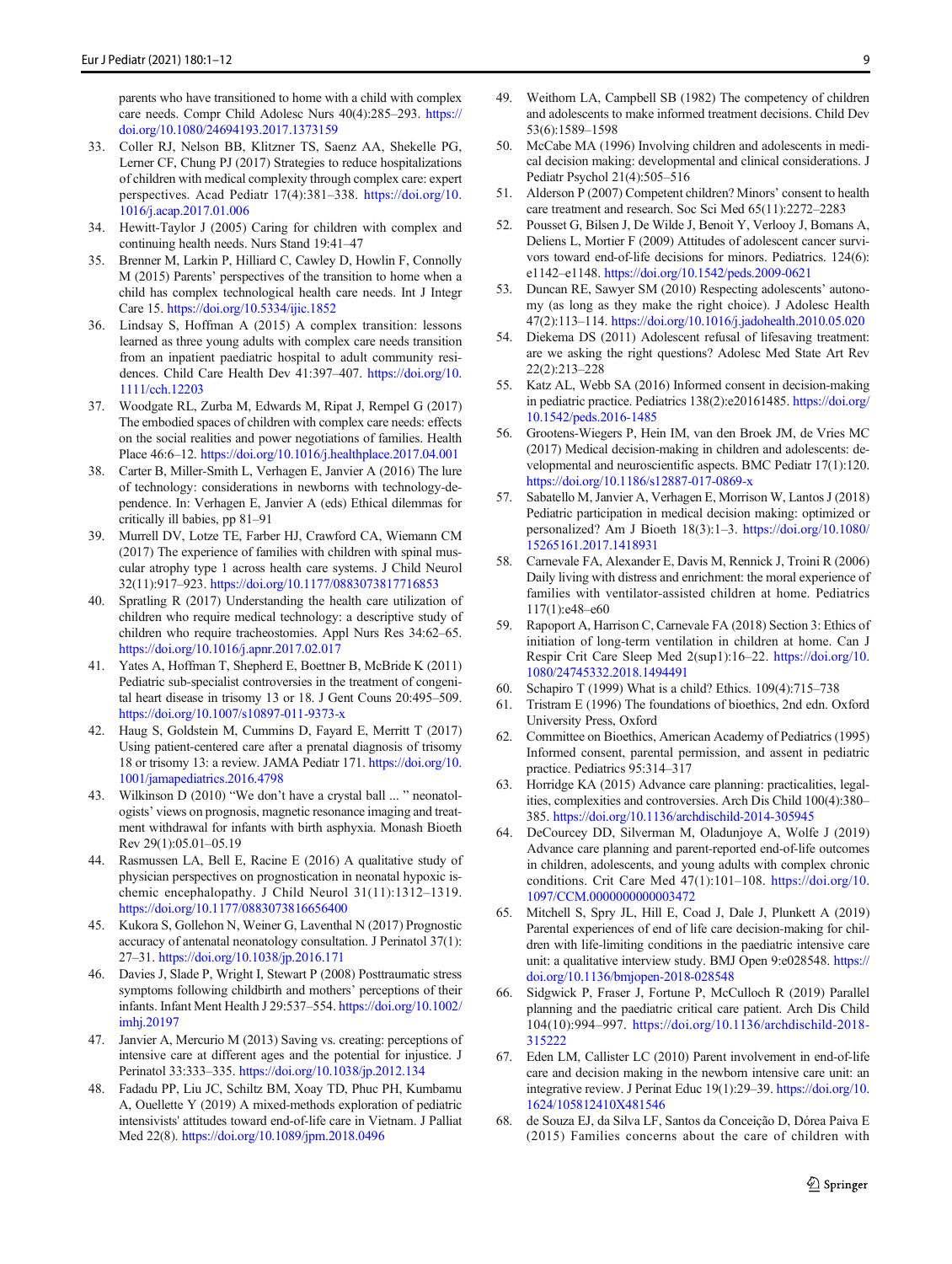<span id="page-9-0"></span>technology-dependent special health care needs. Investig Educ Enferm 33(3):547–555. [https://doi.org/10.17533/udea.iee.](https://doi.org/10.17533/udea.iee.v33n3a19) [v33n3a19](https://doi.org/10.17533/udea.iee.v33n3a19)

- 69. Minton C, Batten L, Huntington A (2019) A multicase study of prolonged critical illness in the intensive care unit: families' experiences. Intensive Crit Care Nurs 50:21–27. [https://doi.org/10.](https://doi.org/10.1016/j.iccn.2018.08.010) [1016/j.iccn.2018.08.010](https://doi.org/10.1016/j.iccn.2018.08.010)
- Edwards JD, Kun SS, Graham RJ, Keens TG (2012) End-of-life discussions and advance care planning for children on long-term assisted ventilation with life-limiting conditions. J Palliat Care 28(1):21–27
- 71. McFeeters M (2016) The lived experiences of hospital for parents of children commenced on invasive long-term ventilation. Unpublished thesis. DeMonteforte University. [http://hdl.handle.](http://hdl.handle.net/2086/13059) [net/2086/13059](http://hdl.handle.net/2086/13059)
- 72. Baird HS (2011) Paediatric long term ventilation; the right or wrong move? A critical analysis on case studies in PICU, exploring controversial issues surrounding the initiation of long term ventilation in children with chronic disease. Arch Dis Child 96(1):A80–A81
- 73. Mims J, Crisham P (1996) Health care management of children with cognitive and physical disabilities: to treat or not to treat. J Neurosurg Nurs 28(4):238–251
- 74. Dosa NP, Boeing NM, Ms NP, Kanter RK (2001) Excess risk of severe acute illness in children with chronic health conditions. Pediatrics 107(3):499–504
- Berry JG, Wilson KM, Dumas H et al (2017) Use of post-acute facility care in children hospitalized with acute respiratory illness. J Hosp Med 12(8):626–631. <https://doi.org/10.12788/jhm.2780>
- 76. Benneyworth BD, Gebremariam A, Clark SJ, Shanley TP, Davis MM (2011) Inpatient health care utilization for children dependent on long-term mechanical ventilation. Pediatrics 127(6):e1533– e1541. <https://doi.org/10.1542/peds.2010-2026>
- 77. Cohen E, Kuo DZ, Agrawal R, Berry JG, Bhagat SKM, Simon TD, Srivastava R (2011) Children with medical complexity: an emerging population for clinical and research initiatives. Pediatrics 127(3):529–538. [https://doi.org/10.1542/peds.2010-](https://doi.org/10.1542/peds.2010-0910) [0910](https://doi.org/10.1542/peds.2010-0910)
- 78. Lindahl B, Lindblad BM (2011) Family members' experiences of everyday life when a child is dependent on a ventilator: a metasynthesis study. J Fam Nurs 17(2):241–269. [https://doi.org/](https://doi.org/10.1177/1074840711405392) [10.1177/1074840711405392](https://doi.org/10.1177/1074840711405392)
- 79. Hudson SM (2013) Hospital readmissions and repeat emergency department visits among children with medical complexity: an integrative review. J Pediatr Nurs 28(4):316–339. [https://doi.org/](https://doi.org/10.1016/j.pedn.2012.08.009) [10.1016/j.pedn.2012.08.009](https://doi.org/10.1016/j.pedn.2012.08.009)
- 80. Peltz A, Wu CL, White ML, Wilson KM, Lorch SA, Thurm C, Hall M, Berry JG (2016) Characteristics of rural children admitted to pediatric hospitals. Pediatrics 137(5):e20153156. [https://doi.](https://doi.org/10.1542/peds.2015-3156) [org/10.1542/peds.2015-3156](https://doi.org/10.1542/peds.2015-3156)
- 81. Wells S, O'Neill M, Rogers J, Blaine K, Hoffman A, McBride S, Tschudy MM, Shumskiy I, Mauskar S, Berry JG (2017) Nursingled home visits post-hospitalization for children with medical complexity. J Pediatr Nurs 34:10–16. [https://doi.org/10.1016/j.](https://doi.org/10.1016/j.pedn.2017.03.003) [pedn.2017.03.003](https://doi.org/10.1016/j.pedn.2017.03.003)
- 82. De Jesus-Rojas W, Aneji C, Samuels CL et al (2018) Outcomes of technology dependent nicu infants: a single center 5-year review comparing usual care versus comprehensive medical care. Am J Respir Crit Care Med 197:A2052
- 83. Burns JP, Sellers DE, Meyer EC, Lewis-Newby M, Truog RD (2014) Epidemiology of death in the PICU at five U.S. teaching hospitals. Crit Care Med 42(9):2101-2108. [https://doi.org/10.](https://doi.org/10.1097/CCM.0000000000000498) [1097/CCM.0000000000000498](https://doi.org/10.1097/CCM.0000000000000498)
- 84. Truog RD, Hahn E, Seltzer R et al (2017) The intensive care unit isn't right, but there is nowhere else to go: family experience of recurrent and prolonged pediatric hospitalizations: a systematic

review. J Pain Symptom Manag 53(2):446–447 [doi.org/10.1016/](http://doi.org/10.1016/j.jpainsymman.2016.12.277) [j.jpainsymman.2016.12.277](http://doi.org/10.1016/j.jpainsymman.2016.12.277)

- 85. Pinto NP, Rhinesmith EW, Kim TY, Ladner PH, Pollack MM (2017) Long-term function after pediatric critical illness: results from the survivor outcomes study. Pediatr Crit Care Med 18(3): e122–e130. <https://doi.org/10.1097/PCC.0000000000001070>
- 86. Stephenson EA, Berul CI (2014) Temporary and permanent pacemakers and automated internal defibrillators. In: Da Cruz E, Ivy D, Jaggers J (eds) Pediatric and congenital cardiology, cardiac surgery and intensive care. Springer, London
- 87. Kuo DZ, Cohen E, Agrawal R, Berry JG, Casey PH (2011) A national profile of caregiver challenges among more medically complex children with special health care needs. Arch Pediatr Adolesc Med 165(11):1020–1026. [https://doi.org/10.1001/](https://doi.org/10.1001/archpediatrics.2011.172) [archpediatrics.2011.172](https://doi.org/10.1001/archpediatrics.2011.172)
- 88. Eicken A, Kolb C, Lange S, Brodherr-Heberlein S, Zrenner B, Schreiber C, Hess J (2006) Implantable cardioverter defibrillator (ICD) in children. Int J Cardiol 107(1):30–35
- 89. Webster G, Panek KA, Labella M, Taylor GA, Gauvreau K, Cecchin F, Martuscello M, Walsh EP, Berul CI, DeMaso DR (2014) Psychiatric functioning and quality of life in young patients with cardiac rhythm devices. Pediatrics 133(4):e964–e972. [https://](https://doi.org/10.1542/peds.2013-1394) [doi.org/10.1542/peds.2013-1394](https://doi.org/10.1542/peds.2013-1394)
- 90. Freedenberg VA, Thomas SA, Friedmann E (2015) A pilot study of a mindfulness based stress reduction program in adolescents with implantable cardioverter defibrillators or pacemakers. Pediatr Cardiol 36(4):786–795. [https://doi.org/10.1007/s00246-](https://doi.org/10.1007/s00246-014-1081-5) [014-1081-5](https://doi.org/10.1007/s00246-014-1081-5)
- 91. Czosek RJ, Bonney WJ, Cassedy A, Mah DY, Tanel RE, Imundo JR, Singh AK, Cohen MI, Miyake CY, Fawley K, Marino BS (2012) Impact of cardiac devices on the quality of life in pediatric patients. Circ Arrhythm Electrophysiol 5(6):1064–1072. [https://](https://doi.org/10.1161/CIRCEP.112.973032) [doi.org/10.1161/CIRCEP.112.973032](https://doi.org/10.1161/CIRCEP.112.973032)
- 92. Sears SF, Hazelton AG, St Amant J et al (2011) Quality of life in pediatric patients with implantable cardioverter defibrillators. Am J Cardiol 107(7):1023–1027. [https://doi.org/10.1016/j.amjcard.](https://doi.org/10.1016/j.amjcard.2010.11.027) [2010.11.027](https://doi.org/10.1016/j.amjcard.2010.11.027)
- 93. O'Brien ME, Wegner CB (2002) Rearing the child who is technology dependent: perceptions of parents and home care nurses. J Spec Pediatr Nurs 7(1):7e15. [https://doi.org/10.1111/j.1744-6155.](https://doi.org/10.1111/j.1744-6155.2002.tb00143.X) [2002.tb00143.X](https://doi.org/10.1111/j.1744-6155.2002.tb00143.X)
- 94. Feudtner C, Villareale NL, Morray B et al (2005) Technologydependency among patients discharged from a children's hospital: a retrospective cohort study. BMC Pediatr 5(1):5–8
- 95. Kuster PA, Badr LK, Chang BL, Wuerker AK, Benjamin AE (2004) Factors influencing health promoting activities of mothers caring for ventilator-assisted children. J Pediatr Nurs 19:276e287– 276e287. <https://doi.org/10.1016/j.pedn.2004.05.009>
- 96. Spiers G, Parker G, Gridley K, Atkin K (2011) The psychosocial experience of parents receiving care closer to home for their ill child. Health Soc Care Commun 19(6):653–660. [https://doi.org/](https://doi.org/10.1111/j.1365-2524.2011.01008.x) [10.1111/j.1365-2524.2011.01008.x](https://doi.org/10.1111/j.1365-2524.2011.01008.x)
- 97. Halley GC (2012) Getting children home on long term ventilation. Paediatr Child Health 22(12):541–543
- 98. Manhas KP, Mitchell I (2012) Extremes, uncertainty, and responsibility across boundaries: facets and challenges of the experience of transition to complex, pediatric home care. J Child Health Care 16(3):224–336. <https://doi.org/10.1177/1367493511430677>
- 99. Toly VB, Musil CM, Carl JC (2012) Families with children who are technology dependent: normalization and family functioning. West J Nurs Res 34:52e71. [https://doi.org/10.1177/](https://doi.org/10.1177/0193945910389623) [0193945910389623](https://doi.org/10.1177/0193945910389623)
- 100. Toly VB, Musil CM, Carl JC (2012) A longitudinal study of families with technology-dependent children. Res Nurs Health 35:40e54–40e54. <https://doi.org/10.1002/nur.21454>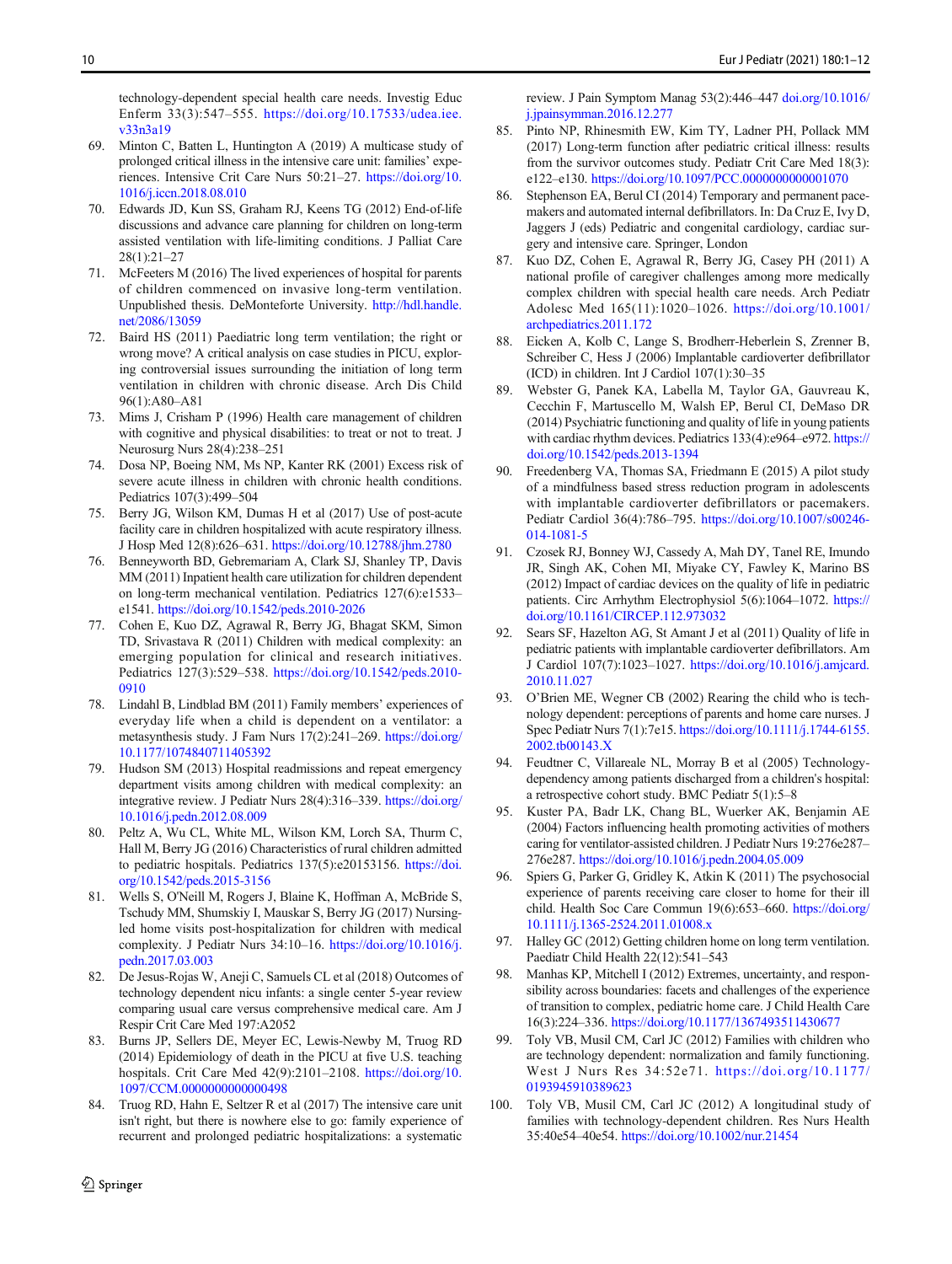- <span id="page-10-0"></span>101. Coad J (2013) Breathing matters - improving care with a training needs analysis of ventilated children, young people, families and professionals. Final Report. [http://www.togetherforshortlives.org.](http://www.togetherforshortlives.org.uk/assets/0000/4689/Coad.CCFAR.BreathingMa) [uk/assets/0000/4689/Coad.CCFAR.BreathingMa](http://www.togetherforshortlives.org.uk/assets/0000/4689/Coad.CCFAR.BreathingMa) tters.FINAL\_ 2013\_Report\_27.08.13.Pdf
- 102. Smith J, Cheater F, Bekker H (2013) Parents' experiences of living with a child with a long-term condition: a rapid structured review of the literature. Health Expect 18(4):452–474. [https://](https://doi.org/10.1111/hex.12040) [doi.org/10.1111/hex.12040](https://doi.org/10.1111/hex.12040)
- 103. Whiting M (2013) Impact, meaning and need for help and support: the experience of parents caring for children with disabilities, lifelimiting/life-threatening illness or technology dependence. J Child Health Care 17:92-108. [https://doi.org/10.1177/](https://doi.org/10.1177/1367493512447089) [1367493512447089](https://doi.org/10.1177/1367493512447089)
- 104. Bowles JD, Jnah AJ, Newberry DM, Hubbard CA, Roberston T (2016) Infants with technology dependence: facilitating the road to home. Adv Neonatal Care 16(6):424–429
- 105. Sterni LM, Collaco JM, Baker CD, Carroll JL, Sharma GD, Brozek JL, Finder JD, Ackerman VL, Arens R, Boroughs DS, Carter J, Daigle KL, Dougherty J, Gozal D, Kevill K, Kravitz RM, Kriseman T, MacLusky I, Rivera-Spoljaric K, Tori AJ, Ferkol T, Halbower AC (2016) An official American Thoracic Society clinical practice guideline: pediatric chronic home invasive ventilation. Am J Respir Crit Care Med 193(8):E16–E35. <https://doi.org/10.1164/rccm.201602-0276ST>
- 106. Brenner M, O'Shea MP, Larkin P, Luzi D, Pecoraro F, Tamburis O, Berry J, Alexander D, Rigby M, Blair M (2018) Management of a child with complex care needs at the acute community interface in Europe. Lancet Child Adolesc Health 2:822–831. [https://](https://doi.org/10.1016/S2352-4642(18)30272-4) [doi.org/10.1016/S2352-4642\(18\)30272-4](https://doi.org/10.1016/S2352-4642(18)30272-4)
- 107. Brenner M, O'Shea MP, McHugh R, Clancy A, Larkin P, Luzi D, Pecoraro F, Olaso EM, Lignou S, Alma M, Satherley RM, Tamburis O, Warters A, Wolfe I, Hilliard C, Berry J, Alexander D, Rigby M, Blair M (2018) Principles for optimising the provision of complex care at the acute community interface in Europe. Lancet Child Adolesc Health 2:832–838. [https://doi.org/10.1016/](https://doi.org/10.1016/S2352-4642(18)30270-0) [S2352-4642\(18\)30270-0](https://doi.org/10.1016/S2352-4642(18)30270-0)
- 108. Nishigaki K, Kanamori Y, Ikeda M, Sugiyama M, Minowa H, Kamibeppu K (2016) Changes in mothers' psychosocial perceptions of technology-dependent children and adolescents at home in Japan: acknowledgement of children's autonomy. Asian Nurs Res (Korean Soc Nurs Sci) 10(2):100–105. [https://doi.org/10.1016/j.](https://doi.org/10.1016/j.anr.2016.04.001) [anr.2016.04.001](https://doi.org/10.1016/j.anr.2016.04.001)
- 109. Spiers G, Beresford B (2017) "It goes against the grain": a qualitative study of the experiences of parents' administering distressing health-care procedures for their child at home. Health Expect 20(5):920–928. <https://doi.org/10.1111/hex.12532>
- 110. Kirk S, Glendinning C, Callery P (2005) Parent or nurse? The experience of being the parent of a technology-dependent child. J Adv Nurs 51(5):456–464
- 111. McDonald J, McKinlay E, Keeling S, Levack W (2015) How family carers engage with technical health procedures in the home: a grounded theory study. BMJ Open 5(7):e007761. [https://doi.](https://doi.org/10.1136/bmjopen-2015-007761) [org/10.1136/bmjopen-2015-007761](https://doi.org/10.1136/bmjopen-2015-007761)
- 112. McDonald J, McKinlay E, Keeling S, Levack W (2017) Complex home care: challenges arising from the blurring of boundaries between family and professional care. Kotuitui N Z J Soc Sci Online 12(2):246–255. [https://doi.org/10.1080/1177083X.2017.](https://doi.org/10.1080/1177083X.2017.1373681) [1373681](https://doi.org/10.1080/1177083X.2017.1373681)
- 113. Suzuki S, Sato I, Emoto S, Kamibeppu K (2017) Physiopsychological burdens and social restrictions on parents of children with technology dependency are associated with care coordination by nurses. J Pediatr Nurs 36:124–131. [https://doi.org/10.](https://doi.org/10.1016/j.pedn.2017.06.006) [1016/j.pedn.2017.06.006](https://doi.org/10.1016/j.pedn.2017.06.006)
- 114. Okido ACC, Zago MMF, Lima RAG (2015) Care for technology dependent children and their relationship with the health care

systems. Rev Lat Am Enfermagem 23(2):291–298. [https://doi.](https://doi.org/10.1590/0104-1169.0258.2554) [org/10.1590/0104-1169.0258.2554](https://doi.org/10.1590/0104-1169.0258.2554)

- 115. Toly VB, Musil CM (2015) Factors related to depressive symptoms in mothers of technology-dependent children. Issues Ment Health Nurs 36(7):518–527. [https://doi.org/10.3109/01612840.](https://doi.org/10.3109/01612840.2015.1009662) [2015.1009662](https://doi.org/10.3109/01612840.2015.1009662)
- 116. Mendes MA (2016) Partnership with parents of technologydependent children: clarification of the concept. ANS Adv Nurs Sci 39(1):85-93. [https://doi.org/10.1097/ANS.](https://doi.org/10.1097/ANS.0000000000000106) [0000000000000106](https://doi.org/10.1097/ANS.0000000000000106)
- 117. Toly VB, Blanchette JE, Sikorski S, Musil CM, al-Hamed A (2017) Maternal perspectives of well siblings' adjustment to family life with a technology-dependent child. J Fam Nurs 23(3):392– 417. <https://doi.org/10.1177/1074840717721705>
- 118. Vermaes IPR, van Susante AMJ, van Bakel HJA (2012) Psychological functioning of siblings in families of children with chronic health conditions: a meta-analysis. J Pediatr Psychol 37: 166–184. <https://doi.org/10.1093/jpepsy/jsro81>
- 119. Knafl KA, Deatrick JA, Knafl G et al (2013) Patterns of family management of childhood chronic conditions and their relationship to child and family functioning. J Pediatr Nurs 28:523–535. <https://doi.org/10.1016/j.pedn.2013.03.006>
- 120. Cohen MH (1995) The triggers of heightened parental uncertainty in chronic, life-threatening childhood illness. Qual Health Res 5(1):63–77. <https://doi.org/10.1177/104973239500500105>
- 121. Parker G, Spiers G, Gridley K, Atkin K, Birks Y, Lowson K, Light K (2013) Systematic review of international evidence on the effectiveness and costs of paediatric home care for children and young people who are ill. Child Care Health Dev 39:1–19. <https://doi.org/10.1111/j.1365-2214.2011.01350.x>
- 122. Statile AM, Schondelmeyer AC, Thomson JE et al (2016) Improving discharge efficiency in medically complex pediatric patients. Pediatrics 138:e2015383. [https://doi.org/10.1542/peds.](https://doi.org/10.1542/peds.2015-3832) [2015-3832](https://doi.org/10.1542/peds.2015-3832)
- 123. Van Cleave J (2015) Children with special health care needs: with population-based data, better individual care plans. Pediatrics. 135:e1040–e1041. <https://doi.org/10.1542/peds.2015-0319>
- 124. Morse RB, Hall M, Fieldston ES, McGwire G, Anspacher M, Sills MR, Williams K, Oyemwense N, Mann KJ, Simon HK, Shah SS (2011) Hospital-level compliance with asthma care quality measures at children's hospitals and subsequent asthma-related outcomes. JAMA 306(13):1454–1460. [https://doi.org/10.1001/jama.](https://doi.org/10.1001/jama.2011.1385) [2011.1385](https://doi.org/10.1001/jama.2011.1385)
- 125. Berry JG, Blaine K, Rogers J et al (2014) A framework of pediatric hospital discharge care informed by legislation, research, and practice. JAMA Pediatr 168(10):955–962 quiz 965–956. [https://](https://doi.org/10.1001/jamapediatrics.2014.891) [doi.org/10.1001/jamapediatrics.2014.891](https://doi.org/10.1001/jamapediatrics.2014.891)
- 126. Agarwal A, Willis D, Tang X, Bauer M, Berlinski A, Com G, Ward WL, Carroll JL (2015) Transition of respiratory technology dependent patients from pediatric to adult pulmonology care. Pediatr Pulmonol 50(12):1294–1300. [https://doi.org/10.1002/](https://doi.org/10.1002/ppul.23155) [ppul.23155](https://doi.org/10.1002/ppul.23155)
- 127. Berry JG, Ziniel SI, Freeman L, Kaplan W, Antonelli R, Gay J, Coleman EA, Porter S, Goldmann D (2013) Hospital readmission and parent perceptions of their child's hospital discharge. Int J Qual Health Care 25(5):573–581. [https://doi.org/10.1093/intqhc/](https://doi.org/10.1093/intqhc/mzt051) [mzt051](https://doi.org/10.1093/intqhc/mzt051)
- 128. Zajicek-Farber ML, Lotrecchiano GR, Long TM et al (2015) Parental perceptions of family centered care in medical homes of children with neurodevelopmental disabilities. Matern Child Health J 19:1744–1755. [https://doi.org/10.1007/s10995-015-](https://doi.org/10.1007/s10995-015-1688-z) [1688-z](https://doi.org/10.1007/s10995-015-1688-z)
- 129. De Jesus-Rojas W, Mosquera RA, Samuel C et al (2018) The effect of comprehensive medical care on the long-term outcomes of children discharged from the NICU with tracheostomy. Open